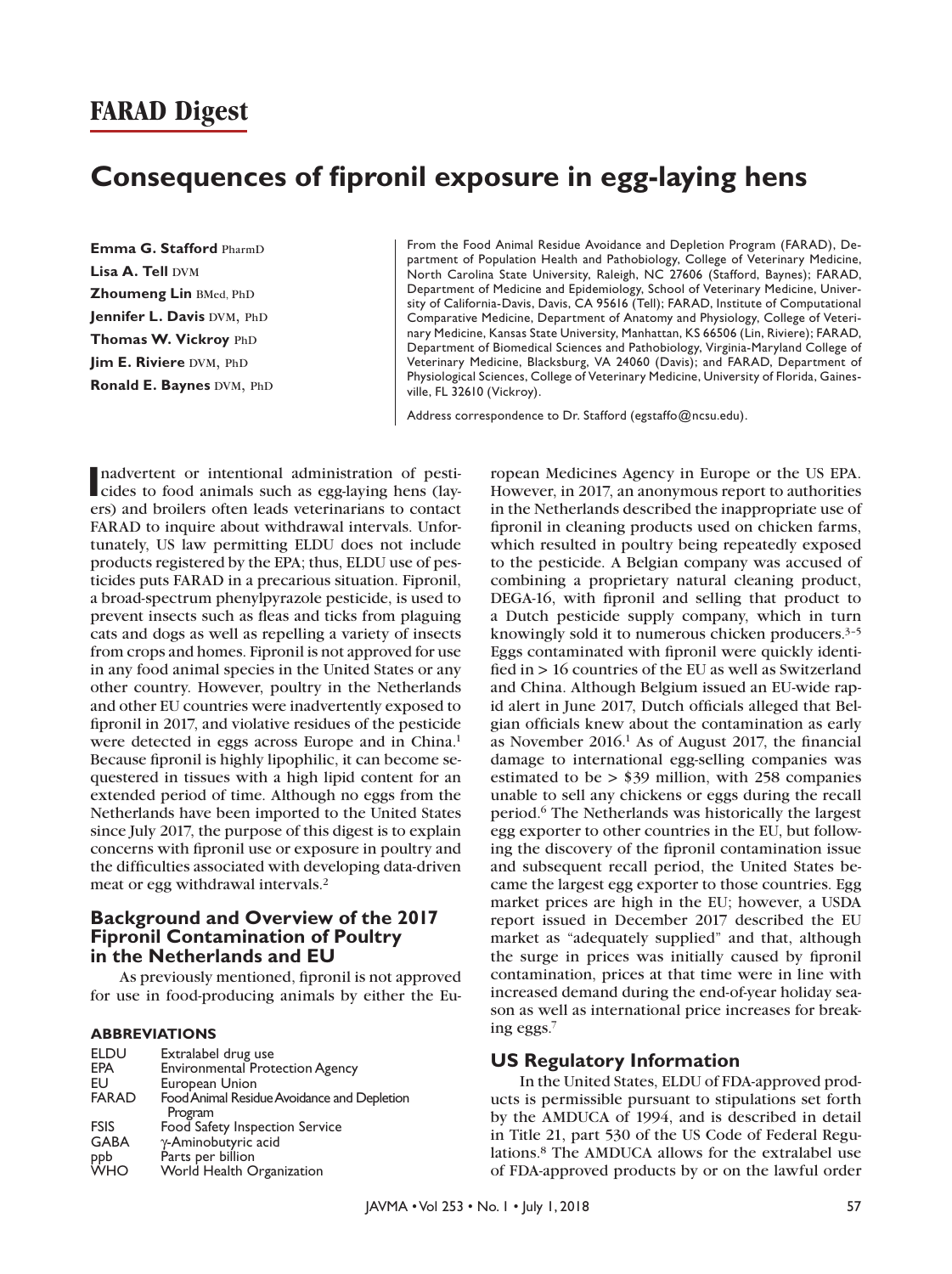of a veterinarian in the context of a valid veterinarian-client-patient relationship.8 In the United States, pesticide products for flea and tick prevention that are formulated for oral administration are regulated by the FDA, whereas topical pesticide formulations are regulated by the EPA. Because there are no FDAapproved fipronil products, the pesticide is regulated solely by the EPA in the United States. Products regulated by the EPA are not included in AMDUCA regulations; therefore, they can only be used in accordance with the information provided on the product label. Extralabel use of EPA-regulated products is expressly prohibited in the United States, and that prohibition applies to all poultry flocks regardless of whether they are large commercial flocks or small backyard flocks. To reiterate, extralabel use of fipronil, including inadvertent administration, to poultry is unlawful in the United States.

#### **Fipronil Tolerances and Detection Limits**

The European Food Safety Authority has defined the maximum acceptable daily intake of fipronil for humans as 0.0002 mg/kg of body weight, and the EU maximum residue limit of fipronil and its sulfone metabolite in eggs (ie, whole eggs, yolks, or whites) is 0.005 mg/kg/egg (5 ppb/egg).<sup>9</sup> Although there is a general zero-tolerance policy for unlawful ELDU in the United States, the FSIS reports a total fipronil tolerance (parent compound plus metabolites) of 0.03 mg/ kg/egg (30 ppb/egg).<sup>10</sup> Results of studies<sup>11-13</sup> involving fipronil residues in poultry products have been summarized **(Table 1)**, with most reported fipronil residues exceeding both the EU maximum residue limit and US FSIS tolerance. Those high fipronil resi-

dues in poultry tissues correlate with the lipophilicity of the pesticide and give credence to concerns about the potential for violative residues even after extended time periods have elapsed. Therefore, serious consideration should be given to whether eggs produced by layers that have been exposed to fipronil should ever enter the food chain.

Currently, the United States imports eggs from only 2 countries—Canada and the Netherlands—but an internal industry communication from the FSIS maintains that the United States has not received egg products from the Netherlands since July 21, 2017.<sup>2,14</sup> A constituent update published by the FDA in November 2017, reported that, in fiscal year 2015, 98% of domestic and 90% of imported foods tested were compliant with federal pesticide residue limits.15 Although those foods were tested prior to the fipronil contamination incident, those high compliance rates highlight the diligence in testing and adherence to established residue limits by both US producers and regulatory agencies.

## **Mechanism of Action and Selectivity of Fipronil**

Fipronil is a broad-spectrum phenylpyrazole antiparasitic agent that interferes with activation of insect-specific  $GABA_A$  receptors, ultimately resulting in neuronal hyperexcitation and death in fleas and ticks.16,17 The strong selectivity of fipronil for insect GABA receptors is the result of differences in receptor structure and binding affinity as well as pharmacological profiles between insects and humans. The selectivity of fipronil for insect  $GABA_A$  receptors is 500-fold that for human  $GABA_A$  receptors and is me-

**Table 1**—Summary for the residues of fipronil and its metabolites detected in various tissues of egg-laying hens.

|                  |                                                 | <b>Residue information</b>                              |                                        |                                  |
|------------------|-------------------------------------------------|---------------------------------------------------------|----------------------------------------|----------------------------------|
| <b>Reference</b> | <b>Fipronil dosage</b>                          | <b>Matrix</b>                                           | Time after initiation<br>of dosing (d) | Concentration (ppb)              |
| $\mathbf{H}$     | 10 ppm, PO (prior to feeding), q 24 h for 28 d  | Egg yolk<br>Peritoneal fat                              | 28.975<br>28.975                       | 30,000<br>56,000                 |
| $\mathbf{H}$     | 2 ppm, PO (prior to feeding), q 24 h for 28 d   | <b>Skin</b><br>Egg yolk<br>Peritoneal fat               | 28.975<br>28.975<br>28.975             | 17,000<br>7,020<br>12,000        |
| $\mathbf{H}$     | 0.5 ppm, PO (prior to feeding), q 24 h for 28 d | <b>Skin</b><br>Egg yolk<br>Peritoneal fat               | 28.975<br>28.975<br>28.975             | 3,900<br>180<br>290              |
| 12               | 0.103 ppm, PO (in feed), q 24 h for 42 d        | <b>Skin</b><br>Egg<br>Fat                               | 28.975<br>41<br>42                     | 100<br>$96*$<br>$ 9 $ *          |
| 12               | 0.031 ppm, PO (in feed), q 24 h for 42 d        | Egg<br>Fat                                              | 41<br>42                               | $24*$<br>$54.3*$                 |
| 12               | 0.01 ppm, PO (in feed), q 24 h for 42 d         | Egg<br>Fat                                              | 41<br>42                               | $10*$<br>$13*$                   |
| 3                | 10 ppm, PO (in feed), q 24 h for 14 d           | Egg (partially formed)<br>Omental fat                   | 14.96<br>14.96                         | 8,700+<br>$8,800+$               |
| 3                | 2 ppm, PO (in feed), q 24 h for 14 d            | Liver<br>Egg (partially formed)<br>Omental fat          | 14.96<br>14.96<br>14.96                | $4,100+$<br>$1,550+$<br>$1,610+$ |
| 3                | 0.05 ppm, PO (in feed), q 24 h for 14 d         | Liver<br>Egg (partially formed)<br>Omental fat<br>Liver | 14.96<br>14.96<br>14.96<br>14.96       | $1,020+$<br>$58+$<br>58†<br>38†  |

\*Mean. †Mean total radioactive residues.

ppm = Parts per million.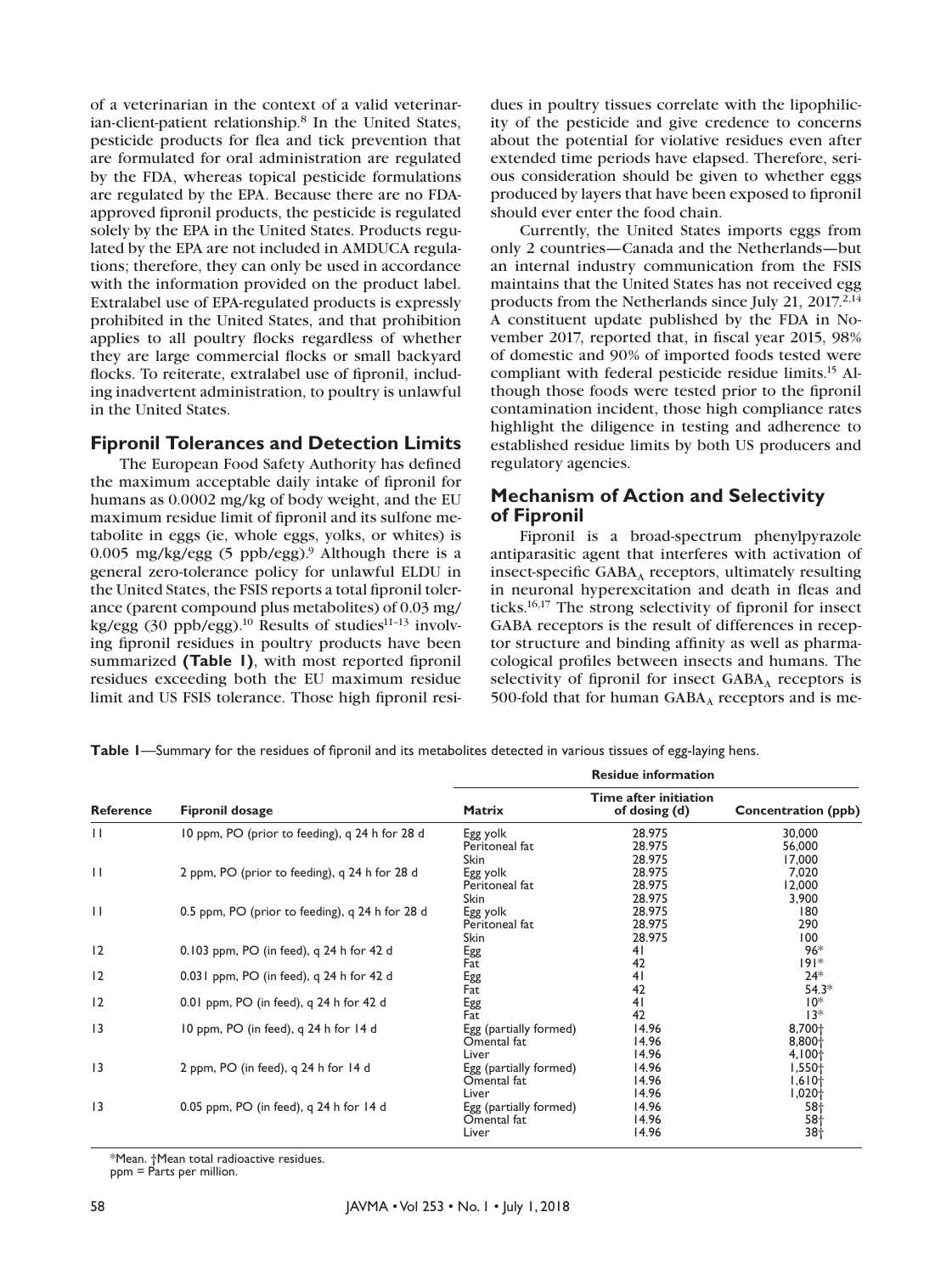diated through the  $β_3$  subunit on that receptor.<sup>18-20</sup> Fipronil's major metabolites, fipronil sulfone and fipronil desulfinyl, have less selectivity for insect receptors, compared with the parent drug.18,21 Fipronil is the active ingredient in numerous EPA-registered topical flea and tick preventative products for use on cats and dogs and has a broad spectrum of activity against fleas, ticks, mites, and lice.16 It is also available as an insect bait to remove cockroaches, ants, and termites and is used in the agricultural industry for soil treatment, seed coating, and crop protection.18 Fipronil products, such as Frontline,<sup>a</sup> work by sequestering the drug in sebaceous glands, which act as a reservoir and slowly release the drug resulting in a minimum duration of action of 30 days.<sup>22</sup> Regardless of formulation, fipronil is extremely lipophilic, and thus, prefers tissues with a high lipid content such as fat. High lipophilicity leads to wide and complete distribution of the drug following absorption, and plasma fipronil concentrations are unlikely to accurately reflect the overall fipronil concentration in the body. Although many fipronil metabolites may be present in the tissues of exposed animals, fipronil sulfone is the predominant metabolite identified in egg yolk, skin, and liver, whereas the fipronil parent compound is the predominant form of the pesticide identified in milk and fat.23 Fipronil desulfinyl is a photodegradation rather than a mammalian metabolite and is often detected in eggs, milk, and other tissues prior to metabolic conjugation; therefore, it represents another residue marker to consider.23 The intentional or accidental exposure of food-producing animals to compounds, such a fipronil, that have a lipophilic or sustained-release nature is concerning because those compounds tend to have extremely long half-lives. Serious consideration should be given to whether exposed animals should enter the food chain because violative residues are likely to persist for prolonged periods of time.

## **Toxicity Profile of Fipronil**

The WHO classifies fipronil as a moderately hazardous (class II) pesticide because it can exert toxic effects following inhalation or ingestion.<sup>24</sup> Although fipronil is highly selective for insect GABA receptors, it also has activity on human GABA receptors and can induce neurologic symptoms such as seizures, dizziness, sensory impairment, and agitation.<sup>25</sup> The fipronil LD<sub>50</sub> is 92 mg/kg (42 mg/lb) for rodents,<sup>24</sup> whereas that for houseflies is only 0.13 mg/kg (0.06  $mg/lb$ ,<sup>19</sup> which indicates that insects are more susceptible to fipronil toxicosis than mammals. Results of an in vitro study26 involving a human neuronal cell line (SHSY5Y) indicate that even fairly low concentrations of fipronil can cause mitochondrial injury by uncoupling phosphorylation, which can lead to cell death. In murine models, fipronil is toxic to the reproductive system and causes thyroid enlargement and cancer as well as hepatocyte damage leading to hepatomegaly and hepatocellular carcinoma.27 In dogs and mice, oral administration of fipronil was associated with neurologic damage, including developmental delays.27 Although some adverse effects associated with fipronil require chronic exposure and time to develop, as of August 2017, the USDA Foreign Agricultural Service considers fipronil contamination to be "more of an economic…issue…than a food safety and a health risk concern".1

## **FARAD Perspective and Comments on Withdrawal Intervals**

Because FARAD exists to advise veterinarians on withdrawal intervals for food-producing animals administered FDA-approved medications in a legal extralabel manner, FARAD personnel cannot legally recommend withdrawal intervals for animals administered or exposed to EPA-registered products in an extralabel manner. In general, FARAD may attempt to provide withdrawal interval recommendations in cases of accidental exposure or contamination when pertinent supporting literature is available and a scientifically sound withdrawal interval can be elucidated. Unfortunately, the paucity of pharmacokinetic data for fipronil in layers and the innate characteristics of the pesticide make development of an appropriate data-driven withdrawal interval extremely difficult. Although EPA-registered products cannot be legally used in an extralabel manner, FARAD has received over a dozen calls since its founding regarding the administration of fipronil to poultry and has maintained a strict recommendation that layers and broilers exposed to that pesticide never enter the food chain or be consumed in any way by humans. This recommendation stems from the lack of comprehensive pharmacokinetic information regarding the adminis-tration of fipronil and its metabolites to poultry as well as the innate characteristics (lipophilicity) of the compound that will likely result in persistent violative residues in meat and eggs.

# **Acknowledgments**

Supported by a USDA grant for FARAD.

# **Footnotes**

a. Merial Ltd, Duluth, Ga.

# **References**

- 1. Polet Y, Smith ME. *Belgian fipronil crisis—fraud or food safety*. Available at: gain.fas.usda.gov/Recent%20GAIN% 20Publications/Belgian%20Fipronil%20Crisis%20 %20Fraud%20or%20Food%20Safety%20\_Brussels%20 USEU\_Belgium-Luxembourg\_8-14-2017.pdf. Accessed Jan 10, 2018.
- 2. USDA FSIS. On the record statement. Available at: gallery.mailchimp.com/3a0c6c133730584a9d9182b2e/ files/944f59db-db2a-4b0c-baae-fdbc2cdf4811/On\_the\_ Record\_Statement.pdf. Accessed Jan 10, 2018.
- 3. Brunning A. Chemical concerns—fipronil and the egg contamination scandal. Available at: scitechconnect. elsevier.com/chemical-concerns-fipronil-egg-contaminationscandal/. Accessed Apr 4, 2018.